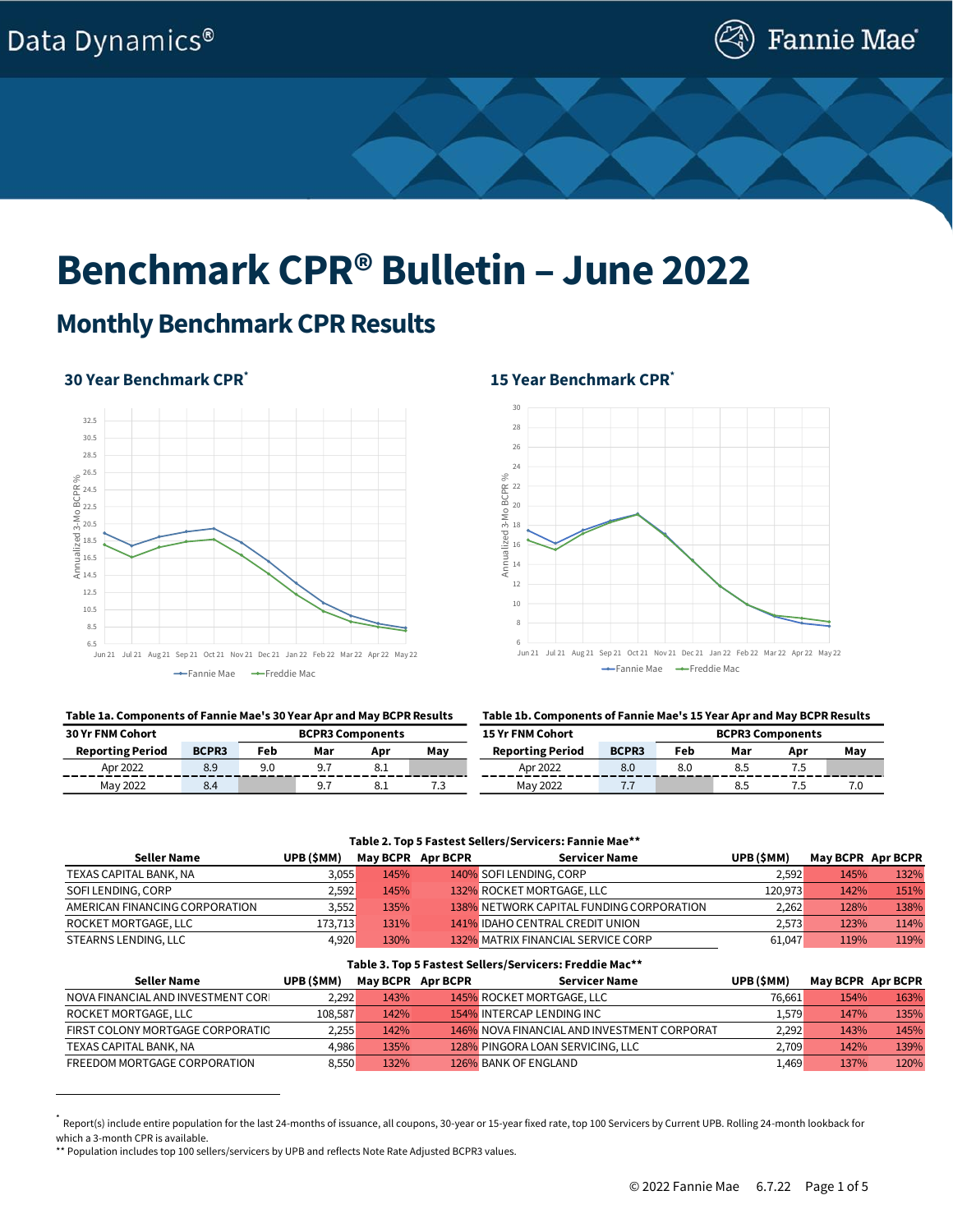# Data Dynamics®



# **Historical Benchmark CPR Data**

### **Table 4. Summary of Fannie Mae 30 Year Historical BCPR Data - Seller view**

| Metric                                                  | May-2022 | Apr-2022 | Mar-2022 | May-2021 |
|---------------------------------------------------------|----------|----------|----------|----------|
| Cohort BCPR1                                            | 6.8      | 7.5      | 8.9      | 15.2     |
| <b>Cohort BCPR3</b>                                     | 8.4      | 8.9      | 9.8      | 23.6     |
| Cohort BCPR6                                            | 11.1     | 12.8     | 14.9     | 31.4     |
| WA BCPR3 of Top 25 Sellers*                             | 8.6      | 9.3      | 10.3     | 25.9     |
| WA NR-Adjusted % of Cohort for Top 25 Sellers*          | 104.5    | 106.4    | 108.6    | 110.7    |
| BCPR3 Range (Max-Min) for Top 100 Sellers*              | 7.4      | 8.7      | 10.6     | 36.1     |
| Total Current UPB (\$B)                                 | 1,761    | 1.734    | 1,709    | 1,326    |
| % of Cohort UPB w/ NR-Adjusted BCPR3 0-90% of Cohort    | 26%      | 27%      | 30%      | 30%      |
| % of Cohort UPB w/ NR-Adjusted BCPR3 90-110% of Cohort  | 54%      | 51%      | 45%      | 32%      |
| % of Cohort UPB w/ NR-Adjusted BCPR3 110-130% of Cohort | 8%       | 9%       | 14%      | 31%      |
| % of Cohort UPB w/ NR-Adjusted BCPR3 >130% of Cohort    | 12%      | 12%      | 12%      | 7%       |

### **Table 5. Summary of Freddie Mac 30 Year Historical BCPR Data - Seller view**

| Metric                                                  | May-2022 | Apr-2022 | Mar-2022 | May-2021 |
|---------------------------------------------------------|----------|----------|----------|----------|
| Cohort BCPR1                                            | 6.7      | 7.4      | 8.5      | 14.0     |
| <b>Cohort BCPR3</b>                                     | 8.1      | 8.5      | 9.1      | 22.3     |
| Cohort BCPR6                                            | 10.4     | 11.9     | 13.7     | 33.8     |
| WA BCPR3 of Top 25 Sellers*                             | 8.1      | 8.5      | 9.2      | 22.7     |
| WA NR-Adjusted % of Cohort for Top 25 Sellers*          | 100.9    | 101.8    | 102.8    | 104.4    |
| BCPR3 Range (Max-Min) for Top 100 Sellers*              | 7.7      | 9.3      | 9.8      | 39.4     |
| Total Current UPB (\$B)                                 | 1,550    | 1.523    | 1,497    | 1,052    |
| % of Cohort UPB w/ NR-Adjusted BCPR3 0-90% of Cohort    | 30%      | 31%      | 32%      | 32%      |
| % of Cohort UPB w/ NR-Adjusted BCPR3 90-110% of Cohort  | 51%      | 50%      | 48%      | 39%      |
| % of Cohort UPB w/ NR-Adjusted BCPR3 110-130% of Cohort | 10%      | 10%      | 11%      | 15%      |
| % of Cohort UPB w/ NR-Adjusted BCPR3 >130% of Cohort    | 10%      | 9%       | 9%       | 13%      |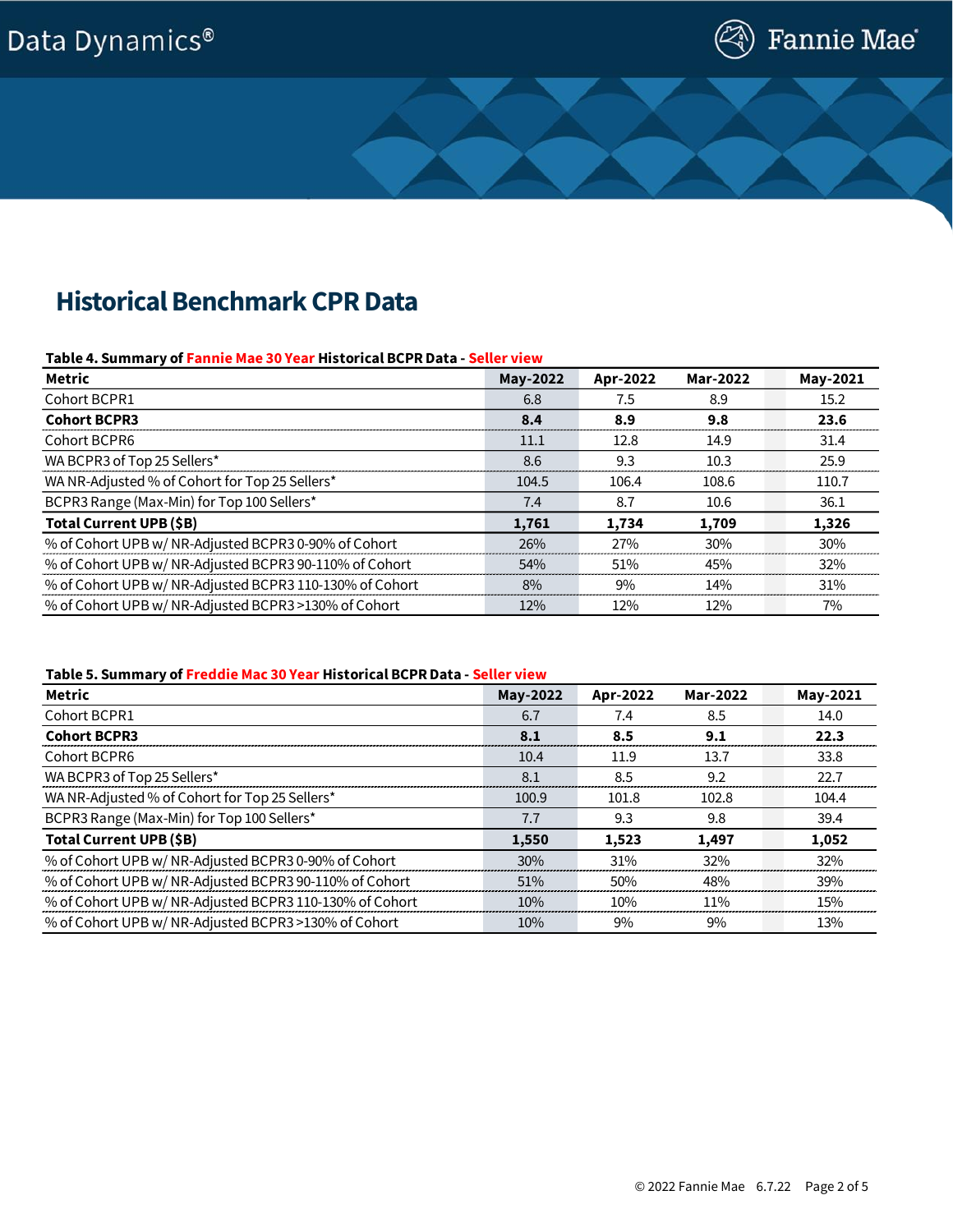# Data Dynamics®



### **Table 6. Summary of Fannie Mae 30 Year Historical BCPR Data - Servicer view**

| Metric                                                  | May-2022 | Apr-2022 | Mar-2022 | May-2021 |
|---------------------------------------------------------|----------|----------|----------|----------|
| Cohort BCPR1                                            | 6.8      | 7.5      | 8.9      | 15.2     |
| <b>Cohort BCPR3</b>                                     | 8.4      | 8.9      | 9.8      | 23.6     |
| Cohort BCPR6                                            | 11.1     | 12.8     | 14.9     | 31.4     |
| WA BCPR3 of Top 25 Servicers*                           | 8.7      | 9.3      | 10.4     | 25.9     |
| WA NR-Adjusted % of Cohort for Top 25 Servicers*        | 104.6    | 106.2    | 107.7    | 109.6    |
| BCPR3 Range (Max-Min) for Top 100 Servicers*            | 6.1      | 7.5      | 8.5      | 41.5     |
| Total Current UPB (\$B)                                 | 1,761    | 1,734    | 1,709    | 1,326    |
| % of Cohort UPB w/ NR-Adjusted BCPR3 0-90% of Cohort    | 23%      | 24%      | 22%      | 32%      |
| % of Cohort UPB w/ NR-Adjusted BCPR3 90-110% of Cohort  | 58%      | 57%      | 50%      | 39%      |
| % of Cohort UPB w/ NR-Adjusted BCPR3 110-130% of Cohort | 11%      | $11\%$   | 19%      | 21%      |
| % of Cohort UPB w/ NR-Adjusted BCPR3 >130% of Cohort    | 8%       | 9%       | 8%       | 8%       |

### **Table 7. Summary of Freddie Mac 30 Year Historical BCPR Data - Servicer view**

| Metric                                                  | May-2022 | Apr-2022   | Mar-2022 | May-2021 |
|---------------------------------------------------------|----------|------------|----------|----------|
| Cohort BCPR1                                            | 6.7      | 7.4        | 8.5      | 14.0     |
| <b>Cohort BCPR3</b>                                     | 8.1      | 8.5        | 9.1      | 22.3     |
| Cohort BCPR6                                            | 10.4     | 11.9       | 13.7     | 33.8     |
| WA BCPR3 of Top 25 Servicers*                           | 8.1      | 8.5        | 9.2      | 22.9     |
| WA NR-Adjusted % of Cohort for Top 25 Servicers*        | 101.0    | 102.1      | 102.6    | 104.0    |
| BCPR3 Range (Max-Min) for Top 100 Servicers*            | 7.2      | 7.8        | 10.8     | 44.8     |
| Total Current UPB (\$B)                                 | 1,550    | 1,523      | 1,497    | 1,052    |
| % of Cohort UPB w/ NR-Adjusted BCPR3 0-90% of Cohort    | 21%      | 32%        | 32%      | 32%      |
| % of Cohort UPB w/ NR-Adjusted BCPR3 90-110% of Cohort  | 63%      | 44%        | 48%      | 48%      |
| % of Cohort UPB w/ NR-Adjusted BCPR3 110-130% of Cohort | 10%      | <b>17%</b> | 13%      | 13%      |
| % of Cohort UPB w/ NR-Adjusted BCPR3 >130% of Cohort    | 6%       | 7%         | 6%       | 6%       |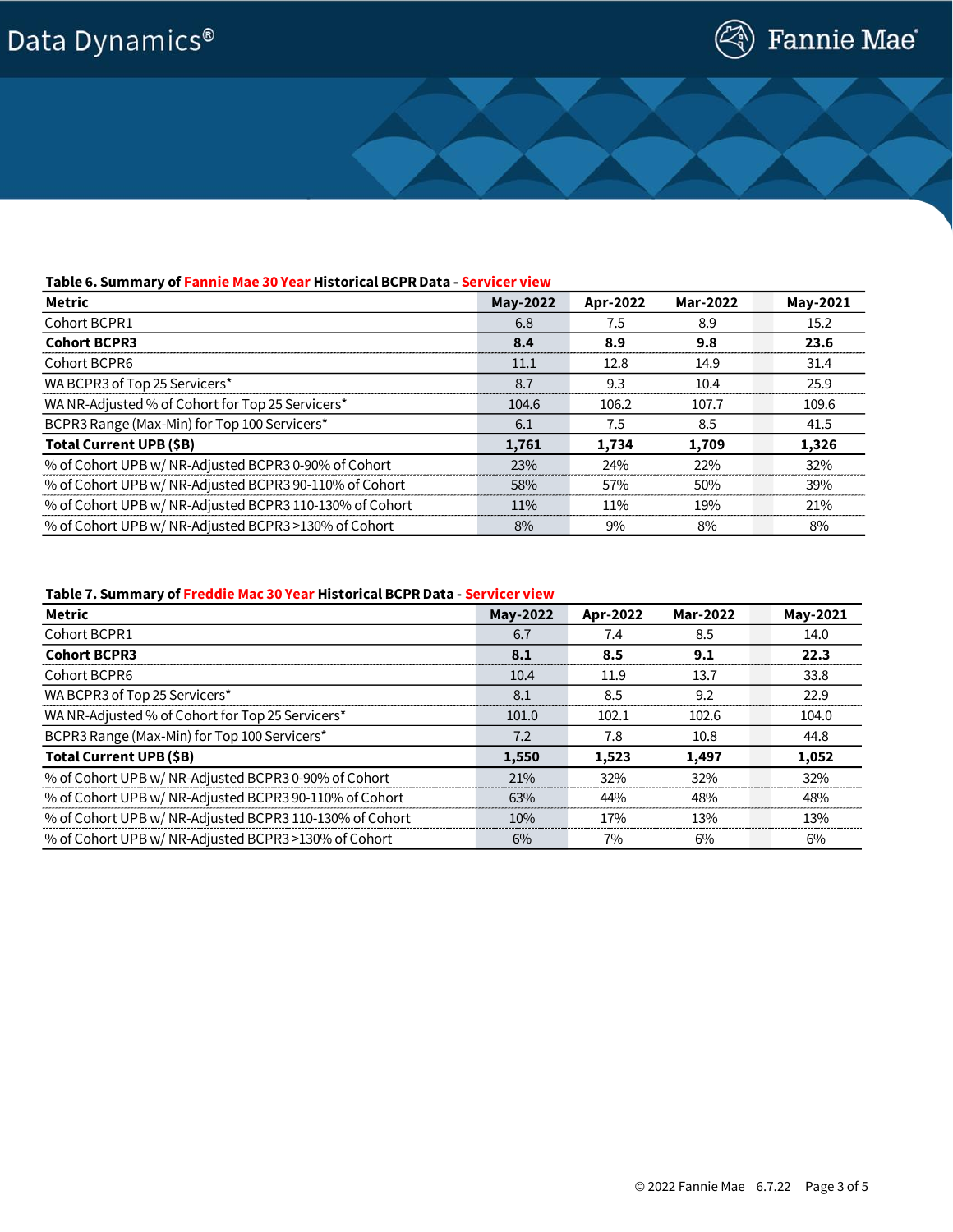# **BCPR Component Profiles**

### **Table 8. Fannie Mae 30-Year BCPR Component Collateral Profiles**

|                           | Orig amt   | <b>Begbal</b> | Beg loan   |               |               | <b>WA</b>   |                |                 |               |      |       |        | $\frac{0}{0}$ | %        | $\frac{0}{0}$ |            |                  |
|---------------------------|------------|---------------|------------|---------------|---------------|-------------|----------------|-----------------|---------------|------|-------|--------|---------------|----------|---------------|------------|------------------|
|                           | (SMM)      | (\$MM)        | count      | <b>WA OLS</b> | <b>WA WAC</b> | <b>WALA</b> | <b>WA FICO</b> | <b>WALTV</b>    | <b>WA DTI</b> | % CA | % TPO | % AW   | Owner         | Investor | Purchase      | <b>SMM</b> | <b>CPR</b>       |
| <b>Fannie Mae BCPR</b>    |            |               |            |               |               |             |                |                 |               |      |       |        |               |          |               |            |                  |
| a. Feb component          | ,734,856   | 1,685,101     | 6,077,131  | 285,473       | 3.11          |             | 755            | 73              | 34            | 21%  | 38%   | 35%    | 91%           | 5%       | 40%           | 0.8        | 9.0              |
| b. Mar component          | 1,778,852  | 1,726,478     | 6,180,334  | 287,825       | 3.10          |             | 7551           | 73 <sub>l</sub> | 35            | 21%  | 38%   | 35%    | 91%           | 5%       | 40%           | 0.8        | 9.7              |
| c. Apr component          | 1,804,203  | .749.047      | 6,242,428  | 289.023       | 3.10          |             | 755            | 73              | 35            | 21%  | 38%   | 34%    | 91%           | 5%       | 40%           | 0.7        | 8.1              |
| d. May component          | 1,832,907  | 1,775,177     | 6,307,102  | 290,610       | 3.11          |             | 7551           |                 | 35            | 21%  | 37%   | 34%    | 91%           | 5%       | 41%           | 0.6        | 7.3 <sub>1</sub> |
| e. MoM profile change     | 28,704     | 26,129        | 64,674     | 1,587         | 0.01          |             |                |                 |               | 0%   | 0%    | 0%     | 0%            | 0%       | 0%            | $-9.8%$    | $-9.4%$          |
| f. May pay-offs           | 10,942     | 10,450        | 39,878     | 274,584       | 3.20          |             | 749            | 74              | 35            | 18%  | 36%   | 34%    | 89%           | 6%       | 34%           | 100.0      | 100.0            |
| g. Apr pay-offs           | 11,962     | 11.424        | 43,161     | 277,278       | 3.23          |             | 746            | 74              | 35            | 20%  | 36%   | 33%    | 90%           | 6%       | 33%           | 100.0      | 100.0            |
| h. Mar-22 issuances       | 62,882     | 62,549        | 197.464    | 318,449       | 3.68          |             | 746            | 74              | 37            | 19%  | 34%   | 19%    | 87%           | 7%       | 52%           | 0.4        | 4.4              |
| i. Mar-20 issuances       | 22,563     | 21,319        | 90,971     | 248,022       | 3.81          | 25          | 752            | 75              | 36            | 16%  | 47%   | 21%    | 90%           | 6%       | 44%           | 1.6        | 17.6             |
| Fannie Mae universe       |            |               |            |               |               |             |                |                 |               |      |       |        |               |          |               |            |                  |
| j. May universe           | 10,102,287 | 2,705,091     | 12,045,530 | 326,929       | 3.51          | 34          | 751            | 74              | N/A           | N/A  | 38%   | 24%    | 90%           | 6%       | 44%           | 0.9        | 9.9              |
| k. Diff vs. May component | 8,269,381  | 929,915       | 5,738,428  | 36,319        | 0.40          | 20          |                |                 | N/A           | N/A  | 1%    | $-10%$ | $-1%$         | 1%       | 4%            | 0.2        | 2.5              |

Records a-d: Collateral profiles of BCPR components as of the start of each month. Records b-d comprise the most recent BCPR3, while records a-c comprise the prior BCPR3. Records f-g: Profile of loans that paid off in each respective month.

Records h-i: Profile of loans issued in the most recent month added to the BCPR3 population and loans issued in the month that rolled off (aged out) of the BCPR3 population. Record j: Overall Fannie Mae 30-year TBA-eligible universe.

### **BCPR Heatmap**

### **Table 9. MoM Percentage Changes of Various Spec & Loan Cuts on the BCPR1 Heatmap†**

|                   | Orig        | Current     |          |               |               |               |               |        |               |               |          |        |               |        |
|-------------------|-------------|-------------|----------|---------------|---------------|---------------|---------------|--------|---------------|---------------|----------|--------|---------------|--------|
| Population        | Amount      | UPB (\$ MM) | $May-22$ | <b>Jun-22</b> | <b>Jul-22</b> | <b>Aug-22</b> | <b>Sep-22</b> | Oct-22 | <b>Nov-22</b> | <b>Dec-22</b> | $Jan-22$ | Feb-22 | <b>Mar-22</b> | Apr-22 |
|                   | (SMM)       |             |          |               |               |               |               |        |               |               |          |        |               |        |
| 85k               | \$11,447    | \$10,174    | 23%      | $-11%$        | $-11%$        | 7%            | $-6%$         | 1%     | 3%            | 0%            | $-2%$    | 0%     | $-10%$        | $-3%$  |
| 110k              | \$25,239    | \$22,361    | 18%      | $-18%$        | $-11%$        | 11%           | $-6%$         | 6%     | 2%            | $-6%$         | $-1%$    | $-6%$  | $-6%$         | $-3%$  |
| 125k              | \$25,580    | \$22,635    | 23%      | $-22%$        | $-10%$        | 6%            | $-3%$         | 3%     | 5%            | $-4%$         | $-6%$    | $-6%$  | $-9%$         | $-8%$  |
| 150k              | \$59,423    | \$52,558    | 18%      | $-23%$        | $-14%$        | 11%           | $-7%$         | 11%    | 3%            | $-4%$         | $-9%$    | $-6%$  | $-12%$        | $-5%$  |
| 175k              | \$77,587    | \$68,252    | 14%      | $-23%$        | $-15%$        | 11%           | $-5%$         | 11%    | 2%            | $-5%$         | $-9%$    | $-7%$  | $-14%$        | $-4%$  |
| 200k              | \$103,865   | \$90,905    | 11%      | $-24%$        | $-17%$        | 11%           | $-3%$         | 12%    | 2%            | $-7%$         | $-11%$   | $-8%$  | $-15%$        | $-7%$  |
| 225k              | \$117,352   | \$101,736   | 10%      | $-25%$        | $-20%$        | 13%           | $-5%$         | 13%    | 3%            | $-8%$         | $-11%$   | $-9%$  | $-14%$        | $-6%$  |
| <b>NY</b>         | \$52,046    | \$48,390    | 17%      | $-26%$        | $-22%$        | $-6%$         | $-9%$         | 9%     | $-12%$        | 17%           | $-12%$   | $-8%$  | $-22%$        | $-7%$  |
| <b>TX</b>         | \$102,970   | \$89,614    | 20%      | $-28%$        | $-16%$        | 8%            | $-7%$         | 15%    | $-2%$         | $-8%$         | $-16%$   | $-10%$ | $-12%$        | $-3%$  |
| FL.               | \$94,139    | \$82,774    | 14%      | $-26%$        | $-19%$        | 11%           | $-8%$         | 9%     | 6%            | $-8%$         | $-12%$   | 2%     | $-16%$        | $-11%$ |
| $LTV \geq -95$    | \$180,492   | \$154,719   | 7%       | $-28%$        | $-20%$        | 10%           | $-6%$         | 18%    | $-2%$         | $-15%$        | $-13%$   | $-15%$ | $-24%$        | $-8%$  |
| Investor***       | \$60,068    | \$50,454    | 11%      | $-25%$        | $-19%$        | $-6%$         | $-12%$        | 21%    | 9%            | $-2%$         | $-11%$   | $-11%$ | $-22%$        | $-3%$  |
| FICO<700          | \$133,436   | \$111,283   | 12%      | $-21%$        | $-13%$        | 4%            | $-8%$         | 12%    | 0%            | $-8%$         | $-8%$    | $-8%$  | $-22%$        | $-18%$ |
| Non-Spec          | \$1,068,925 | \$884,214   | $-1\%$   | $-37%$        | $-20%$        | 11%           | $-9%$         | 29%    | $-1\%$        | $-15%$        | $-16%$   | $-12%$ | $-15%$        | $-9%$  |
| Retail            | \$1,312,239 | \$1,120,886 | 9%       | $-31%$        | $-18%$        | 11%           | $-5%$         | 21%    | 3%            | $-10%$        | $-13%$   | $-10%$ | $-15%$        | $-9%$  |
| Correspondent     | \$450,855   | \$377,317   | 4%       | $-30%$        | $-22%$        | 7%            | $-10%$        | 15%    | $-1%$         | $-13%$        | $-14%$   | $-12%$ | $-18%$        | $-7%$  |
| <b>Broker</b>     | \$351,366   | \$292,400   | $-7%$    | $-34%$        | $-14%$        | 8%            | $-11%$        | 33%    | $-8%$         | $-18%$        | $-13%$   | $-10%$ | $-18%$        | $-9%$  |
| Purchase          | \$828,832   | \$727,588   | 10%      | $-29%$        | $-23%$        | 5%            | $-11%$        | 14%    | $-1%$         | $-11%$        | $-13%$   | $-9%$  | $-20%$        | $-9%$  |
| Refi              | \$829,804   | \$677,816   | $-1\%$   | $-36%$        | $-14%$        | 14%           | $-4%$         | 29%    | 1%            | $-14%$        | $-15%$   | $-10%$ | $-13%$        | $-7%$  |
| Cash-out          | \$454,629   | \$385,199   | 3%       | $-28%$        | $-18%$        | 9%            | $-8%$         | 19%    | $-1%$         | $-9%$         | $-12%$   | $-12%$ | $-16%$        | $-9%$  |
| Principal         | \$1,932,029 | \$1,635,185 | 3%       | $-32%$        | $-18%$        | 10%           | $-7%$         | 22%    | $-1%$         | $-13%$        | $-14%$   | $-11%$ | $-16%$        | $-9%$  |
| Second Home       | \$77,492    | \$66,934    | 9%       | $-26%$        | $-23%$        | 7%            | $-8%$         | 8%     | 4%            | 0%            | $-11%$   | $-3%$  | $-15%$        | 0%     |
| Investment***     | \$103,613   | \$88,484    | 14%      | $-23%$        | $-20%$        | -1%           | $-10%$        | 16%    | 6%            | 0%            | $-8%$    | $-7%$  | $-19%$        | $-5%$  |
| Standard Appraisa | \$1,383,912 | \$1,181,218 | 8%       | $-29%$        | $-20%$        | 7%            | $-8%$         | 16%    | 0%            | $-11%$        | $-12%$   | $-10%$ | $-18%$        | $-9%$  |
| Appraisal Waiver  | \$729,222   | \$609,384   | $-4%$    | $-38%$        | $-14%$        | 15%           | $-6%$         | 33%    | $-1\%$        | $-14%$        | $-16%$   | $-11%$ | $-13%$        | $-7%$  |

<sup>\*\*\*</sup> Note that the Investor cut is listed twice. The first instance is the Investor story as part of a specified pooling waterfall. The second instance is a pure isolation of all investor loans in relation to principal residence and second homes. Note the UPB differences between the two, as several investor loans are pooled in other stories.